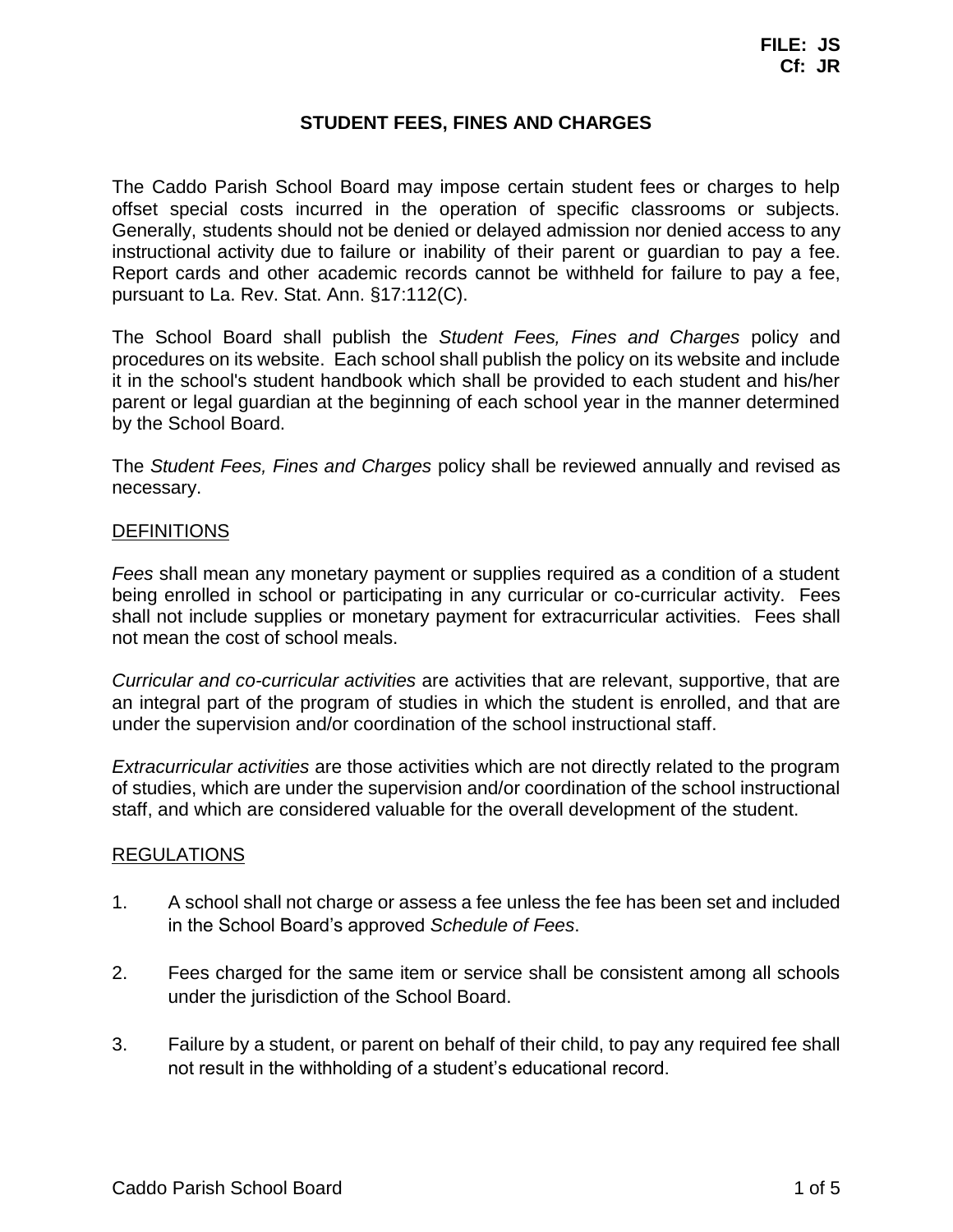### SCHEDULE OF FEES

A list of authorized fees, including their purpose, use, amount or authorized range, and how each fee is collected, shall be as listed on the *Schedule of Fees* (Appendix A) attached to this policy.

#### Economic Hardship Waivers

A student or his/her parent or legal guardian may request and receive a waiver of payment of a fee due to economic hardship. Waivers of fees shall be granted based on objective criteria relative to the student or his/her family, as listed below:

- 1. Is receiving unemployment benefits or public assistance including Temporary Assistance for Needy Families, Supplemental Nutrition Assistance Program, supplemental security income, or Medicaid.
- 2. Is in foster care or is caring for children in foster care.
- 3. Is homeless.
- 4. Is eligible for free or reduced priced meals in schools not participating in the Community Eligibility Provision Program.
- 5. Is an emancipated minor.

A written request for a waiver of fees shall be submitted to the principal of the school or his/her designee for consideration. Proof of eligibility shall be included with the fee waiver request. A written decision on the waiver request shall be rendered within five (5) school days of the date of receipt of the request. Should the initial request to the principal of the school for a waiver be denied, a written appeal may be made to the Superintendent or his/her designee, who shall respond to the appeal in writing within five (5) school days of the receipt of the appeal.

All requests for economic hardship waivers of student fees and any and all supporting documentation used in considering the validity of any request for a waiver shall be *confidential*.

All records associated with a fee waiver request due to economic hardship shall not constitute a *public record,* but may be audited to ensure compliance with the School Board's policy. A student's *personally identifiable information* associated with such a waiver request shall **not** be made public.

#### SCHOOL SUPPLIES

School supplies requested by classroom teachers of a student's parent or legal guardian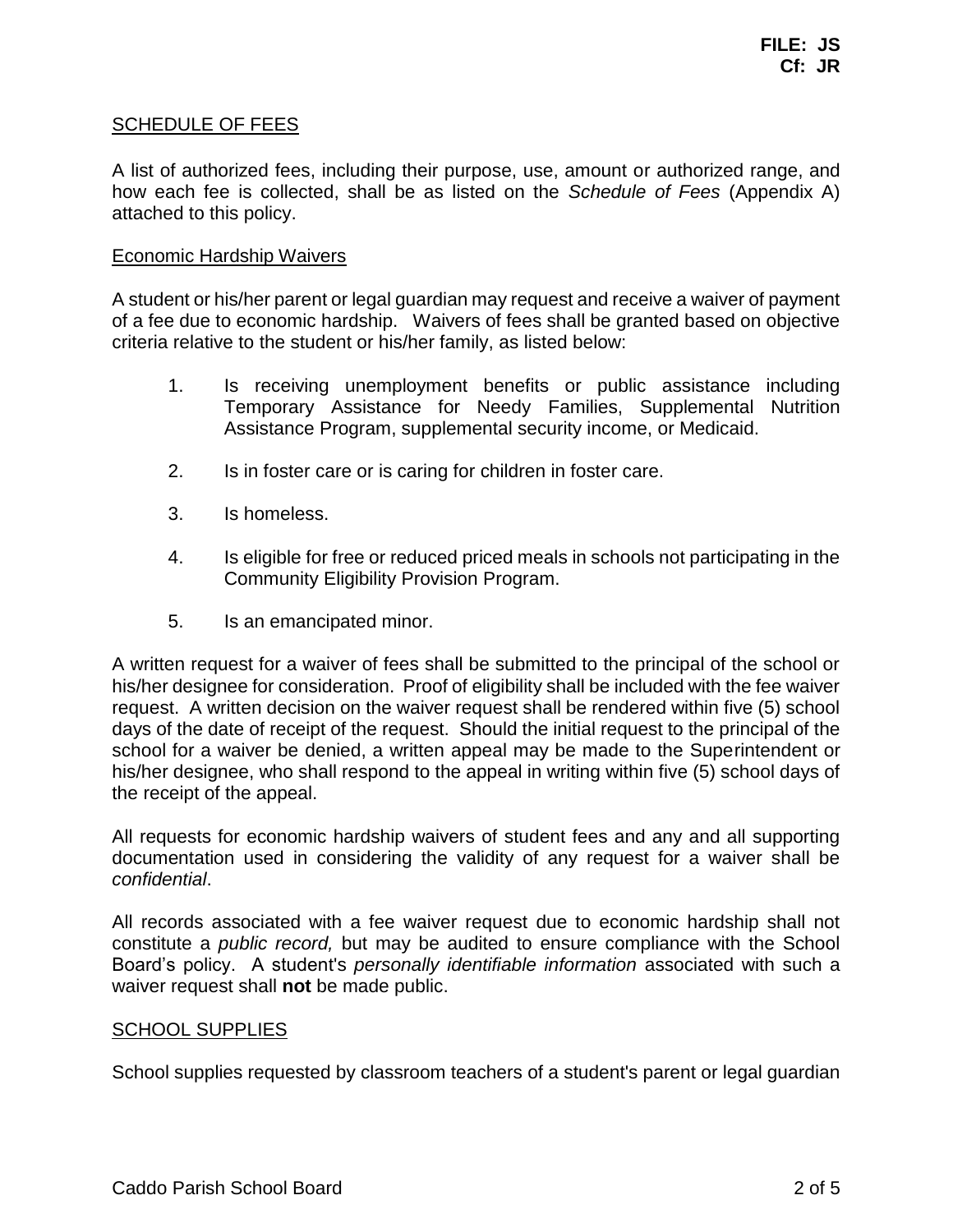shall not exceed a published amount per student per school year as determined by the School Board. Each school principal shall approve all school supplies requested by classroom teachers. Prior to assessing a fee for school supplies or developing a school supply list, consideration shall be given to the existing school supply inventory. A student shall not be denied the opportunity to participate in a classroom activity due to his or her inability to provide requested supplies.

### DAMAGE TO TEXTBOOKS/INSTRUCTIONAL MATERIALS

The School Board may require parents and/or legal guardians to compensate the school district for lost, destroyed, or unnecessarily damaged books and materials, and for any books which are not returned to the proper schools at the end of each school year or upon withdrawal of their dependent child. Under no circumstances may a student of school age be held financially responsible for fees associated with textbook replacement.

Compensation by parents or guardians may be in the form of monetary fees or community/school service activities, as determined by the School Board. In the case of monetary fees, fines shall be limited to no more than the replacement cost of the textbook or material, but may, at the discretion of the Board, be adjusted according to the physical condition of the lost or destroyed textbook. A school system may waive or reduce the payment required if the student is from a family of low income and may provide for a method of payment other than lump-sum payment.

In lieu of monetary payments, both school systems and parents/guardians may elect to have students perform school/community service activities, provided that such are arranged so as not to conflict with school instructional time, are properly supervised by school staff, and are suitable to the age of the child.

Under no circumstances may a school or school district refuse the parent/guardian the right to inspect relevant grades or records pertaining to the child nor may the school or school district refuse to promptly transfer the records of any child withdrawing or transferring from the school, per requirements of the *Federal Family Educational Rights and Privacy Act*.

Under no circumstances may a school or school district deny a student promotional opportunities, as a result of failure to compensate the school district for lost or damaged textbooks or other unpaid fees or charges. Students shall not be denied continual enrollment each grading period nor re-entry in succeeding school years as a result of lost or damaged books or other unpaid fees or charges.

Students shall not be denied the use of a textbook during school hours each day. The school system shall annually inform parents and/or legal guardians of the locally adopted procedures pursuant to state law and regulation, regarding reasonable and proper control of textbooks.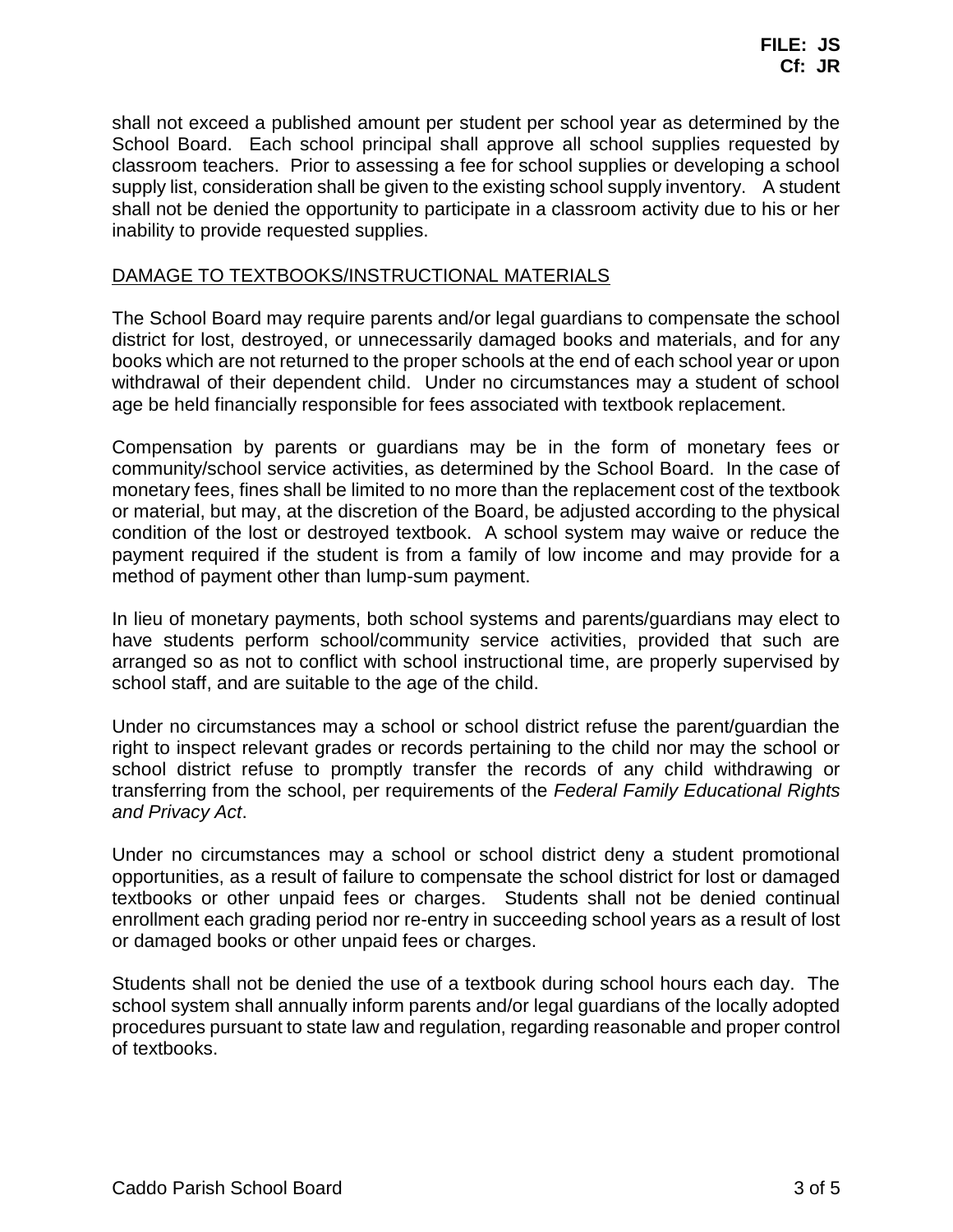#### UNPAID FEES OR DEBTS

Every student shall be accountable for unpaid fees or debts owed to the school for such things as, but not limited to: lost textbooks, library books, unpaid lunch money, school pictures, locker fees, student I.D. fees, fundraiser money/products not returned, etc. by denying participation in non-academic activities, including graduation ceremonies.

Principals shall be encouraged to contact parents for cooperation in clearing debts. Should attempts to clear any debt through parental contact not be successful, the school shall notify the School Board attorney, who shall be authorized to take any further appropriate steps to secure payment, including legal action against an adult student or the parent/legal guardian of a minor student.

Revised: November 19, 2019

Ref: 20 USC 1232(g-i) (*Family Educational Rights and Privacy Act*); La. Rev. Stat. Ann. ''17:8, 17:81, 17:112, 17:177, 17:178; Board minutes, 11-19-19.